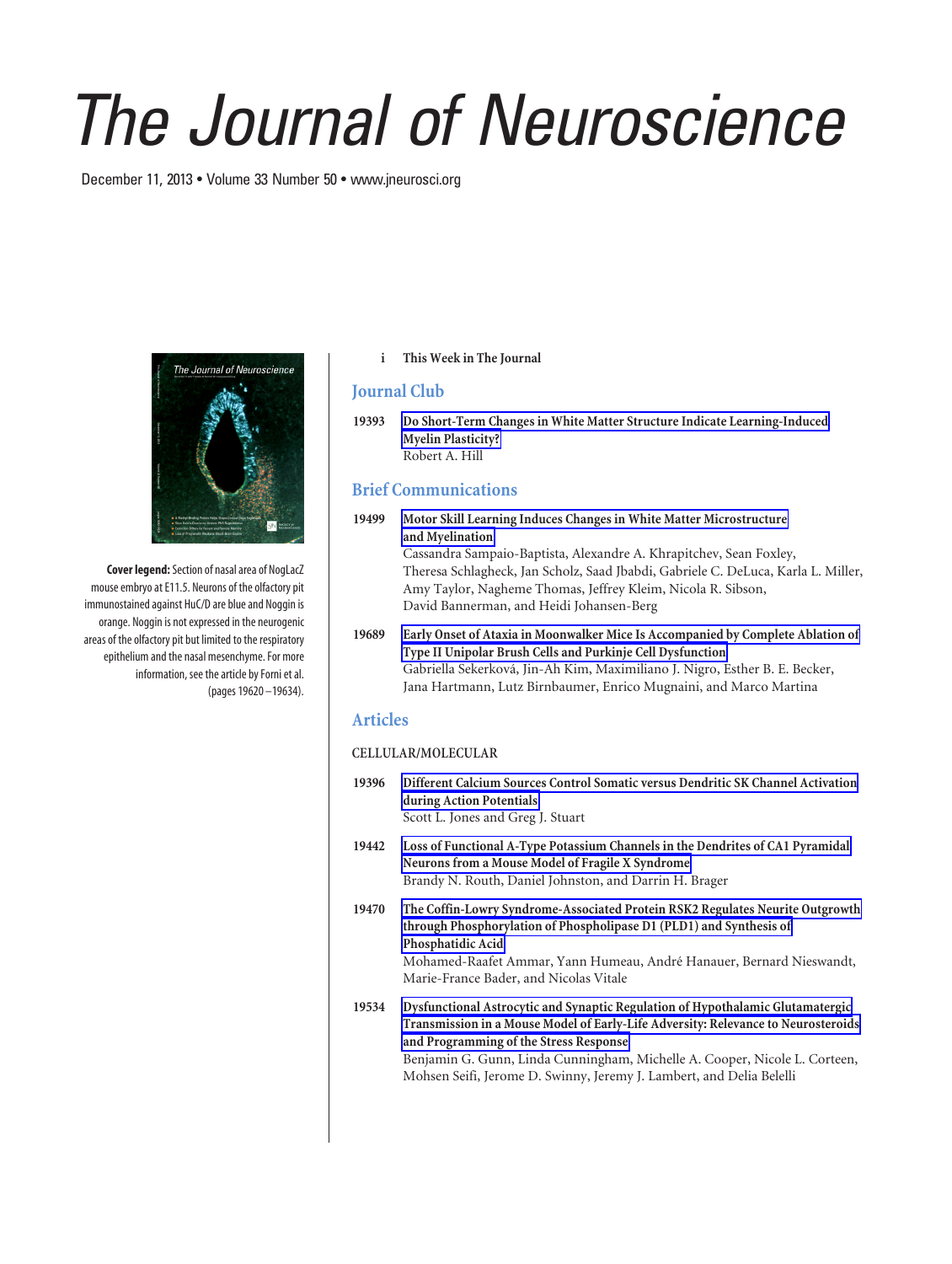| 19704 | DNA Methylation and Methyl-Binding Proteins Control Differential Gene Expression<br>in Distinct Cortical Areas of Macaque Monkey<br>Katsusuke Hata, Hiroaki Mizukami, Osamu Sadakane, Akiya Watakabe,<br>Masanari Ohtsuka, Masafumi Takaji, Masaharu Kinoshita, Tadashi Isa,<br>Keiya Ozawa, and Tetsuo Yamamori       |
|-------|------------------------------------------------------------------------------------------------------------------------------------------------------------------------------------------------------------------------------------------------------------------------------------------------------------------------|
|       | DEVELOPMENT/PLASTICITY/REPAIR                                                                                                                                                                                                                                                                                          |
| 19480 | Motor Axon Regeneration and Muscle Reinnervation in Young Adult<br>and Aged Animals<br>Hyuno Kang and Jeff W. Lichtman                                                                                                                                                                                                 |
| 19620 | The Indirect Role of Fibroblast Growth Factor-8 in Defining Neurogenic Niches of the<br><b>Olfactory/GnRH Systems</b><br>Paolo Emanuele Forni, Kapil Bharti, Ellen M. Flannery, Tomomi Shimogori,<br>and Susan Wray                                                                                                    |
| 19664 | Epigenetic Regulation of Sensory Axon Regeneration after Spinal Cord Injury<br>Mattéa J. Finelli, Jamie K. Wong, and Hongyan Zou                                                                                                                                                                                       |
| 19715 | Altered Structural and Functional Synaptic Plasticity with Motor Skill Learning in a<br>Mouse Model of Fragile X Syndrome<br>Ragunathan Padmashri, Benjamin C. Reiner, Anand Suresh, Elizabeth Spartz,<br>and Anna Dunaevsky                                                                                           |
| 19724 | Development of GABA Circuitry of Fast-Spiking Basket Interneurons in the Medial<br>Prefrontal Cortex of erbb4-Mutant Mice<br>Jian-Ming Yang (杨建明), Jing Zhang (张晶), Xiao-Juan Chen (陈晓娟),<br>Hong-Yan Geng (耿红岩), Mao Ye (叶茂), Nicholas C. Spitzer,<br>Jian-Hong Luo (罗建红), Shu-Min Duan (段树民), and Xiao-Ming Li (李晓明) |
|       | <b>SYSTEMS/CIRCUITS</b>                                                                                                                                                                                                                                                                                                |
| 19416 | Mouse Primary Visual Cortex Is Used to Detect Both Orientation<br>and Contrast Changes<br>Lindsey L. Glickfeld, Mark H. Histed, and John H. R. Maunsell                                                                                                                                                                |
| 19451 | Cortical Pitch Regions in Humans Respond Primarily to Resolved Harmonics<br>and Are Located in Specific Tonotopic Regions of Anterior Auditory<br>Cortex<br>Sam Norman-Haignere, Nancy Kanwisher, and Josh H. McDermott                                                                                                |
| 19504 | A Tweaking Principle for Executive Control: Neuronal Circuit Mechanism for<br>Rule-Based Task Switching and Conflict Resolution<br>Salva Ardid and Xiao-Jing Wang                                                                                                                                                      |
| 19555 | Multimodal Integration of Self-Motion Cues in the Vestibular System: Active versus<br><b>Passive Translations</b><br>Jerome Carriot, Jessica X. Brooks, and Kathleen E. Cullen                                                                                                                                         |
| 19567 | Target-Specific Effects of Somatostatin-Expressing Interneurons on Neocortical<br><b>Visual Processing</b><br>James C. H. Cottam, Spencer L. Smith, and Michael Häusser                                                                                                                                                |
| 19599 | Essential Thalamic Contribution to Slow Waves of Natural Sleep<br>François David, Joscha T. Schmiedt, Hannah L. Taylor, Gergely Orban,<br>Giuseppe Di Giovanni, Victor N. Uebele, John J. Renger, Régis C. Lambert,<br>Nathalie Leresche, and Vincenzo Crunelli                                                        |
|       |                                                                                                                                                                                                                                                                                                                        |

 $\bullet$ 

 $\bullet$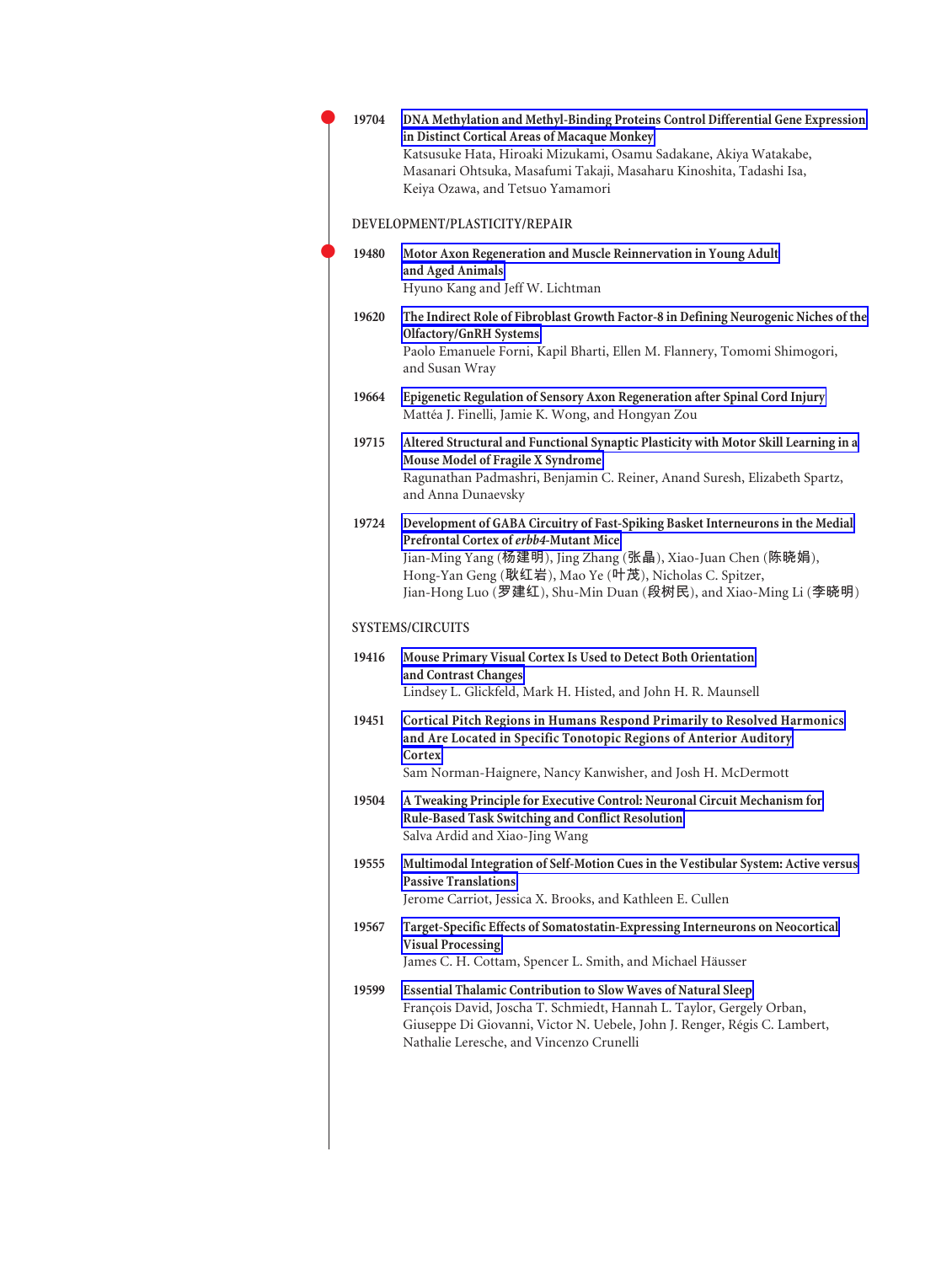| 19635 | Cholinergic Blockade Reduces Theta-Gamma Phase Amplitude Coupling and<br>Speed Modulation of Theta Frequency Consistent with Behavioral Effects on<br>Encoding<br>Ehren L. Newman, Shea N. Gillet, Jason R. Climer, and Michael E. Hasselmo                                                                      |
|-------|------------------------------------------------------------------------------------------------------------------------------------------------------------------------------------------------------------------------------------------------------------------------------------------------------------------|
| 19647 | Stimulus Timing-Dependent Plasticity in Dorsal Cochlear Nucleus Is Altered                                                                                                                                                                                                                                       |
|       | in Tinnitus<br>Seth D. Koehler and Susan E. Shore                                                                                                                                                                                                                                                                |
| 19657 | Stress Switches Cannabinoid Type-1 (CB <sub>1</sub> ) Receptor-Dependent Plasticity from LTD<br>to LTP in the Bed Nucleus of the Stria Terminalis<br>Christelle Glangetas, Delphine Girard, Laurent Groc, Giovanni Marsicano,<br>Francis Chaouloff, and François Georges                                         |
| 19677 | Gamma Synchrony Predicts Neuron-Neuron Correlations and Correlations with<br>Motor Behavior in Extrastriate Visual Area MT<br>Joonyeol Lee and Stephen G. Lisberger                                                                                                                                              |
| 19695 | Coarse-Scale Biases for Spirals and Orientation in Human Visual Cortex<br>Jeremy Freeman, David J. Heeger, and Elisha P. Merriam                                                                                                                                                                                 |
|       | BEHAVIORAL/COGNITIVE                                                                                                                                                                                                                                                                                             |
| 19406 | Diagnostic Value Underlies Asymmetric Updating of Impressions in the Morality<br>and Ability Domains<br>Peter Mende-Siedlecki, Sean G. Baron, and Alexander Todorov                                                                                                                                              |
| 19434 | Internal and External Influences on the Rate of Sensory Evidence Accumulation<br>in the Human Brain<br>Simon P. Kelly and Redmond G. O'Connell                                                                                                                                                                   |
| 19492 | Extinction of Remotely Acquired Fear Depends on an Inhibitory NR2B/PKA Pathway<br>in the Retrosplenial Cortex<br>Kevin A. Corcoran, Katherine Leaderbrand, and Jelena Radulovic                                                                                                                                  |
| 19611 | Chronometric Electrical Stimulation of Right Inferior Frontal Cortex Increases<br><b>Motor Braking</b><br>Jan R. Wessel, Christopher R. Conner, Adam R. Aron, and Nitin Tandon                                                                                                                                   |
|       | NEUROBIOLOGY OF DISEASE                                                                                                                                                                                                                                                                                          |
| 19423 | Mechanisms of Transthyretin Inhibition of $\beta$ -Amyloid Aggregation In Vitro<br>Xinyi Li, Xin Zhang, Ali Reza A. Ladiwala, Deguo Du, Jay K. Yadav,<br>Peter M. Tessier, Peter E. Wright, Jeffery W. Kelly, and Joel N. Buxbaum                                                                                |
| 19518 | Dendritic Arborization and Spine Dynamics Are Abnormal in the Mouse Model of<br><b>MECP2</b> Duplication Syndrome<br>Minghui Jiang, Ryan T. Ash, Steven A. Baker, Bernhard Suter, Andrew Ferguson,<br>Jiyoung Park, Jessica Rudy, Sergey P. Torsky, Hsiao-Tuan Chao, Huda Y. Zoghbi,<br>and Stelios M. Smirnakis |
| 19579 | Progranulin Deficiency Promotes Post-Ischemic Blood-Brain Barrier Disruption<br>Katherine Jackman, Timo Kahles, Diane Lane, Lidia Garcia-Bonilla, Takato Abe,<br>Carmen Capone, Karin Hochrainer, Henning Voss, Ping Zhou, Aihao Ding,<br>Josef Anrather, and Costantino Iadecola                                |
| 19590 | Defects in Synapse Structure and Function Precede Motor Neuron Degeneration in<br>Drosophila Models of FUS-Related ALS<br>Mohammad Shahidullah, Sylvain J. Le Marchand, Hong Fei, Jiaming Zhang,<br>Udai Bhan Pandey, Matthew B. Dalva, Piera Pasinelli, and Irwin B. Levitan                                    |
|       |                                                                                                                                                                                                                                                                                                                  |

 $\bullet$ 

 $\bullet$